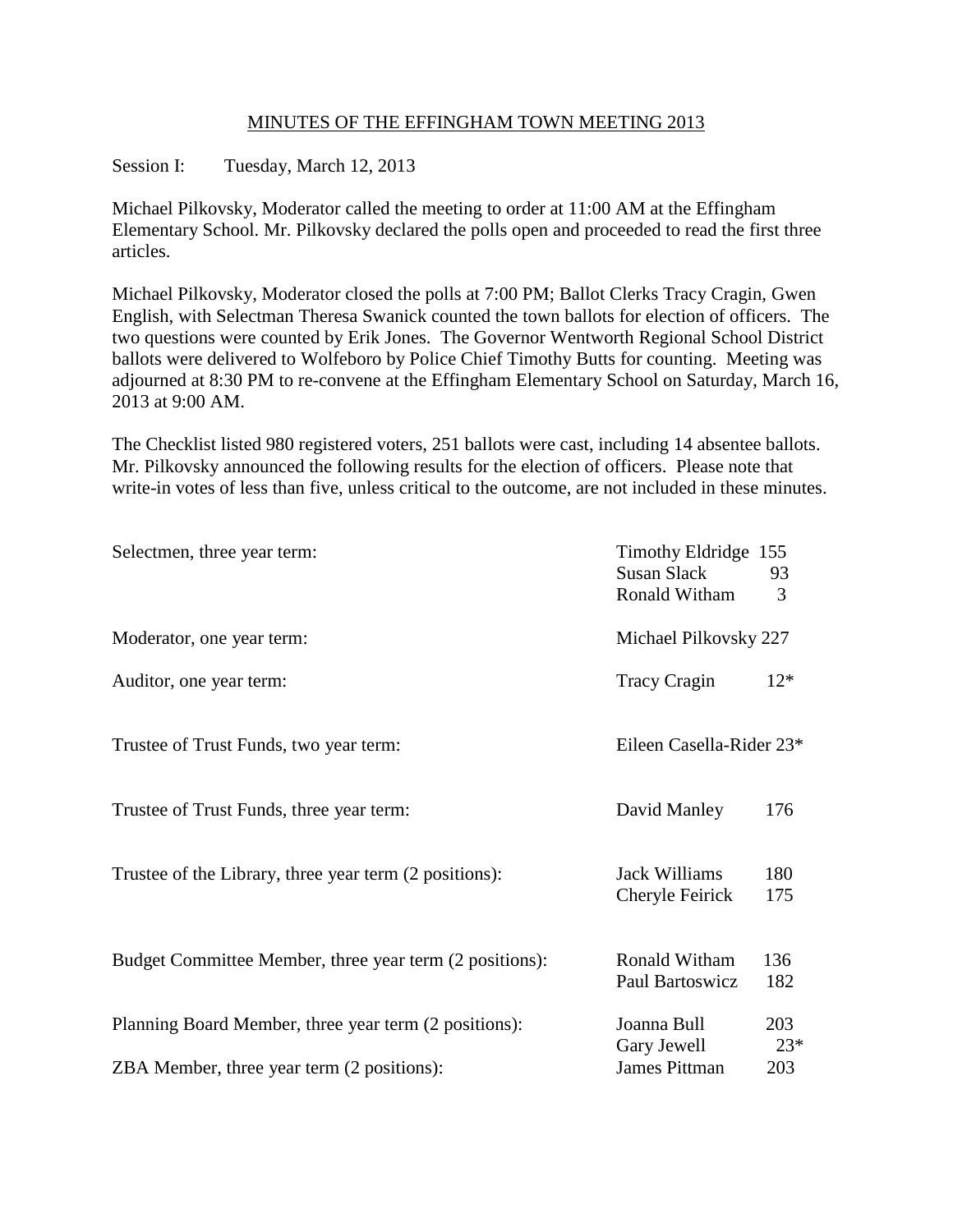### \*Write-in votes

Article 2. Are you in favor of the adoption of Amendment 2013-1 as proposed by the Planning Board as follows: Amend Article 19: Floodplain Management Ordinance to reflect new FEMA floodplain maps? The Planning Board is in favor of this article. YES 195 NO 48

Article 3. Are you in favor of the adoption of Amendment 2013-2 as proposed by the Planning Board as follows: Amend section 1402 from the current 120 consecutive days to allow the issuance of multiple permits for a recreational vehicle not to exceed 120 aggregate days per year? The Planning Board is in favor of this article. YES 172 NO 72

**Session II:** Michael Pilkovsky, Moderator gaveled the meeting to order 9:00 AM on Saturday, March16, 2013 with approximately 70 Effingham residents present. Town Clerk Marilynn Maughan, read the election results from March 12, 2013. The pledge of allegiance was said by those present. A moment of silence was held to remember those Effingham residents that passed away in 2012. Moderator Pilkovsky then proceeded to explain how the meeting would be conducted and read Article 4 to the voters present.

**Article 4.** To see if the Town will vote to raise and appropriate the sum of Twenty Five Thousand Eight Hundred and Four Dollars (\$25,804.00) to contract the services of Avitar Associates of New England, Inc. for the year 2013. This sum represents payment for the third year of a five-year level funded contract that provides for a full update of property values to market rate in 2015 as required by RSA 75:8-a, as well as general assessing services throughout each of the five years and field data verification of information appearing on property tax cards. This requires a majority vote. The Selectmen and the Budget Committee recommend this appropriation. The article was moved by Susan Slack, seconded by Henry Spencer.

No questions were posed.

The article passed by unanimous voice vote.

**Article 5**. To see if the Town will vote to raise and appropriate the sum of One Hundred Ten Thousand Dollars (\$110,000.00) for road reconstruction. This requires a majority vote. The Selectmen and the Budget Committee recommend this appropriation. The article was moved by Susan Slack, seconded by Henry Spencer. Following the discussion of the article, the article passed by unanimous voice vote.

**Article 6.** To see if the Town will vote to raise and appropriate the sum of One Hundred Thirty Six Thousand Dollars (\$136,000.00) for road resurfacing. This requires a majority vote. The Selectmen and the Budget Committee recommend this appropriation. The article was moved by Susan Slack, seconded by Henry Spencer. Following a brief discussion, the article passed by unanimous voice vote.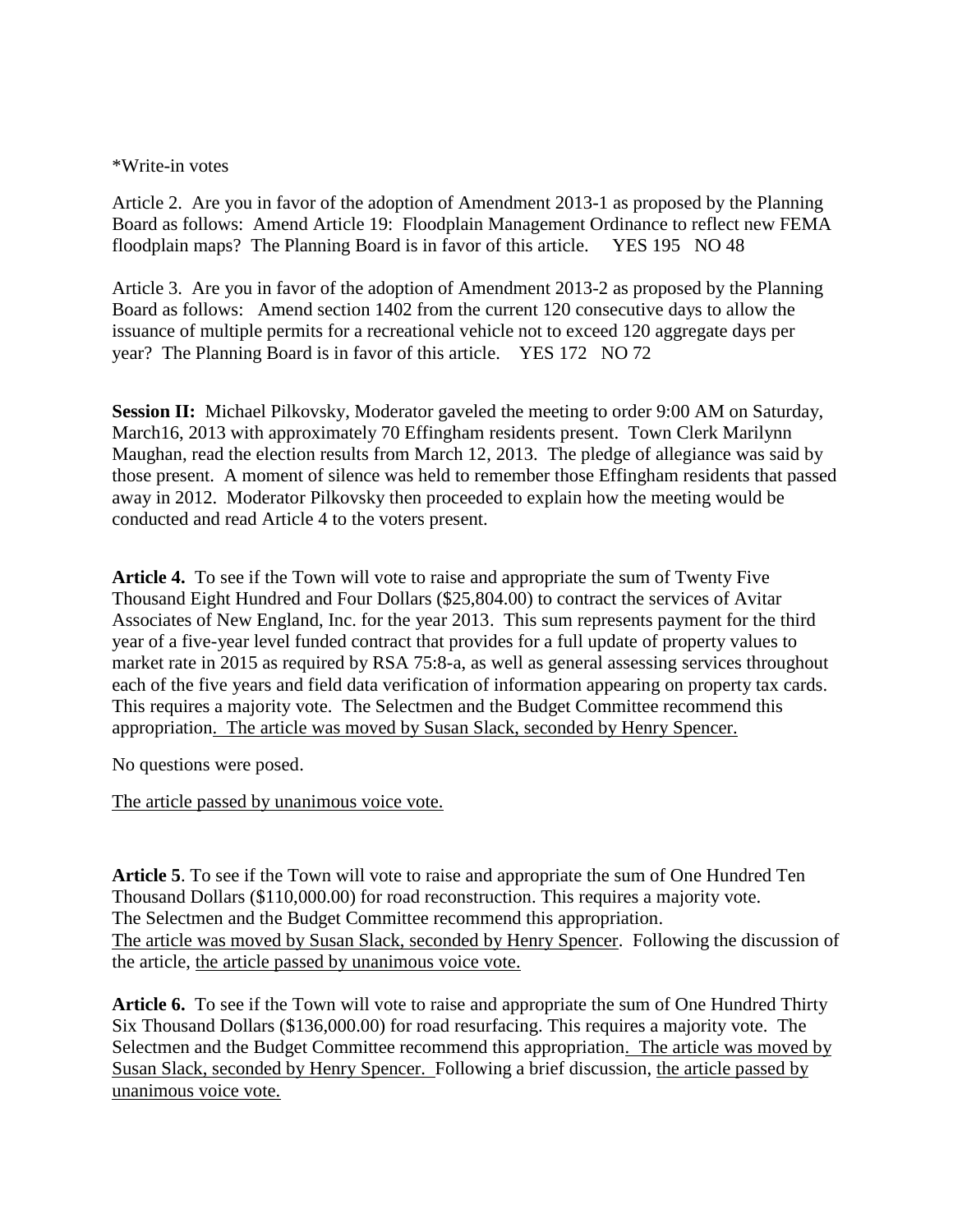**Article 7**. To see if the Town will vote to raise and appropriate the sum of Fifteen Thousand Dollars (\$15,000.00) for road crack sealing. This will be a special non-lapsing appropriation per RSA 32:7, VI and will not lapse for two years. This requires a majority vote. The Selectmen and the Budget Committee recommend this appropriation. The article was moved by Theresa Swanick and seconded by Henry Spencer. No discussion followed and the article passed by unanimous voice vote.

**Article 8.** To see if the Town will vote to raise and appropriate the sum of Forty Four Thousand Seventy Seven Dollars (\$44,077.00) for payments to the following Capital Reserve Accounts previously established:

| Acct balances 12/31/12 |  |
|------------------------|--|
|                        |  |

| <b>Invasive Aquatic Plants</b>           | \$6,075.00  | \$7,153.80   |
|------------------------------------------|-------------|--------------|
| Fire Truck/Equipment                     | \$10,000.00 | \$201,879.96 |
| <b>Municipal Maintenance Garage</b>      | \$1.00      | \$8,298.45   |
| Police Cruiser/Equipment                 | \$5,000.00  | \$10,190.64  |
| <b>Public Safety Buildings</b>           | \$1.00      | \$49.759.51  |
| Salt Shed                                | \$10,000.00 | \$16,290.45  |
| <b>Town Owned Bridges</b>                | \$8,000.00  | \$81,142.99  |
| <b>Transfer Station/Recycling Center</b> | \$5,000.00  | \$22,469.39  |
| Total in above Capital Reserve           |             | \$397,185.19 |
| accounts                                 |             |              |

This is a special warrant article. This requires a majority vote. The Selectmen and the Budget Committee recommend this appropriation. The article was moved by Henry Spencer and seconded by Theresa Swanick. After a brief discussion, the article passed by unanimous voice vote.

A motion was made by Marilynn Maughan, seconded by Eric Potter to restrict reconsideration of Articles 4 through 8. The motion passed by unanimous voice vote.

Article 9. To see if the Town of Effingham will vote to establish the Voting Machine Expendable Trust Fund, under the authority of RSA 31:19-a, for the purpose of purchasing a State approved election voting machine and to raise and appropriate to this fund the sum of Three Thousand Dollars (\$3,000.00) and further, to name the Board of Selectmen as agents to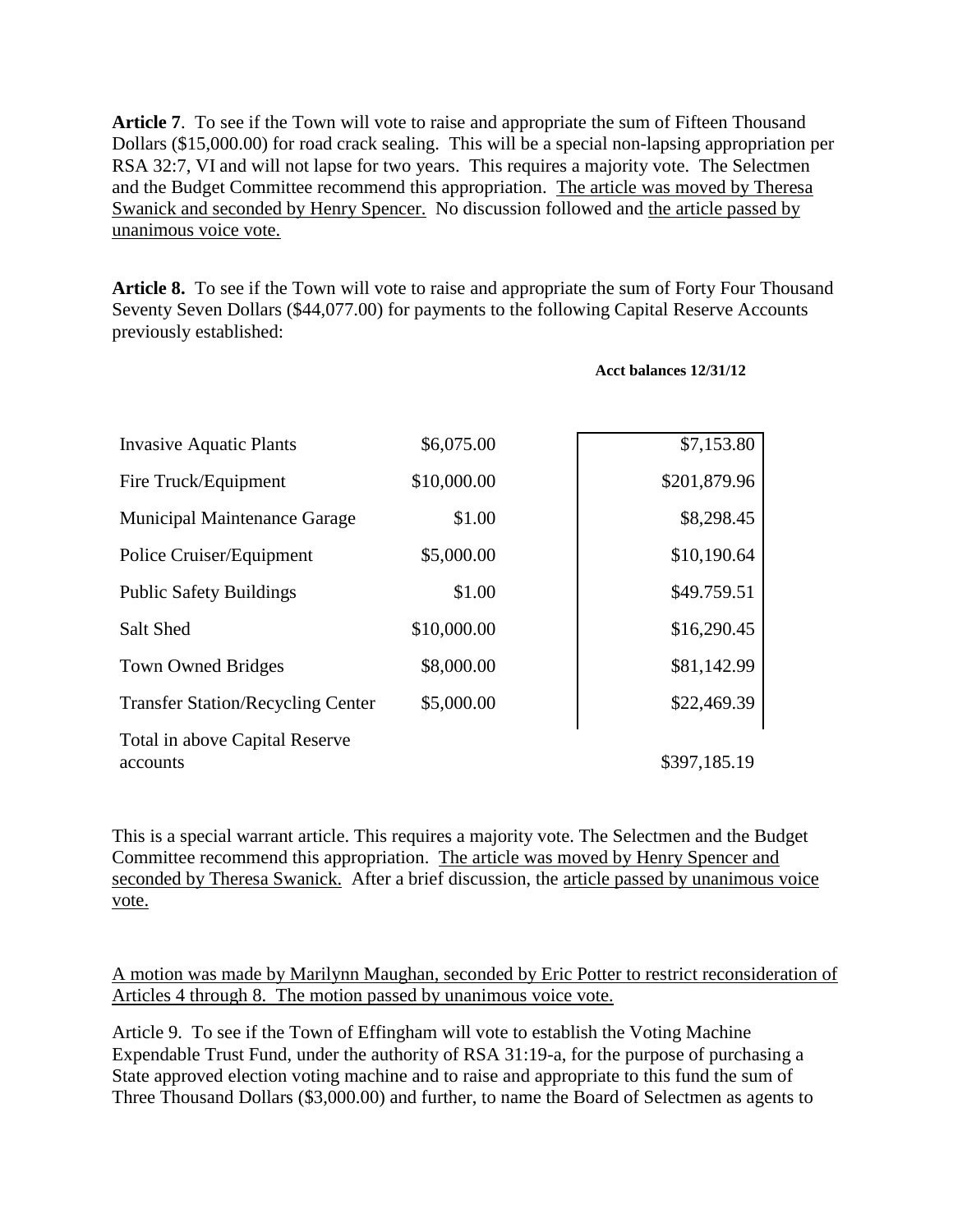expend from the fund. This is a special warrant article. This requires a majority vote. The Selectmen and the Budget Committee recommend this appropriation. The article was moved by Marilynn Maughan and seconded by Henry Spencer. Following discussion, the article passed on a majority voice vote.

**Article 10**. To see if the Town will vote to raise and appropriate the sum of Forty Two Thousand Three (\$42,003.00) for payments to the following Trust Fund Accounts previously established:

|                                      |  |                                                  | <b>Acct balances</b> |
|--------------------------------------|--|--------------------------------------------------|----------------------|
|                                      |  |                                                  | 12/31/2012           |
| <b>Emergency Management Exp TF</b>   |  | 1.00                                             | \$33,681.91          |
| Library Equipment Exp TF             |  | \$3,000.00                                       | \$9,600.94           |
| <b>Municipal Auditing Exp TF</b>     |  | \$14,000.00                                      | \$7,000.19           |
| <b>Municipal Buildings Exp TF</b>    |  | \$10,000.00                                      | \$16,896.66          |
| Parks and Recreation TF              |  | 1.00                                             | \$30,963.54          |
| Land Use Exp TF                      |  | \$5,000.00                                       | \$9,886.32           |
| <b>Technology Development Exp TF</b> |  | 1.00                                             | \$1,855.94           |
| <b>Town Hall Restoration TF</b>      |  | \$10,000.00                                      | \$5,125.33           |
|                                      |  | Total in above Trust Fund accounts: \$115,010.83 |                      |

This is a special warrant article. This requires a majority vote. The Selectmen and the Budget Committee recommend this appropriation. The article was moved by Henry Spencer and seconded by Irene Riordan. Note: Although no discussion was held regarding this article, a handout was provided by Selectman Slack which is referenced with these minutes as attachment 1. The article passed by unanimous voice vote.

**Article 11**. To see if the Town will vote to raise and appropriate the sum of One Thousand Dollars (\$1,000.00) from the undesignated fund balance to be added to the Fire Truck and Equipment Capital Reserve Fund previously established. The \$1,000.00 was received from the Town of Parsonsfield in 2012 for Fire Department Mutual Aid. This is a special warrant article. This requires a majority vote. The Selectmen and the Budget Committee recommend this appropriation. The article was moved by Patricia Riker and seconded by Paul Bartoswicz.

No discussion. The article passed by unanimous voice vote.

**Article 12**. To see if the Town will vote to raise and appropriate the sum of Twenty Six Thousand Five Hundred Fifty Dollars (\$26,550.00) from the undesignated fund balance to be added to the Fire Truck and Equipment Capital Reserve Fund previously established. The \$26,550.00 was received from the sale of the Effingham Fire Department Ambulance in 2012. This is a special warrant article. This requires a majority vote. The Selectmen and the Budget Committee recommend this appropriation. The article was moved by Henry Spencer and seconded by Susan Slack. No discussion followed. Article passed by unanimous voice vote.

A motion was made by Marilynn Maughan, seconded by Chris Seamans to restrict reconsideration of Articles 9 through 12. The motion passed by unanimous voice vote.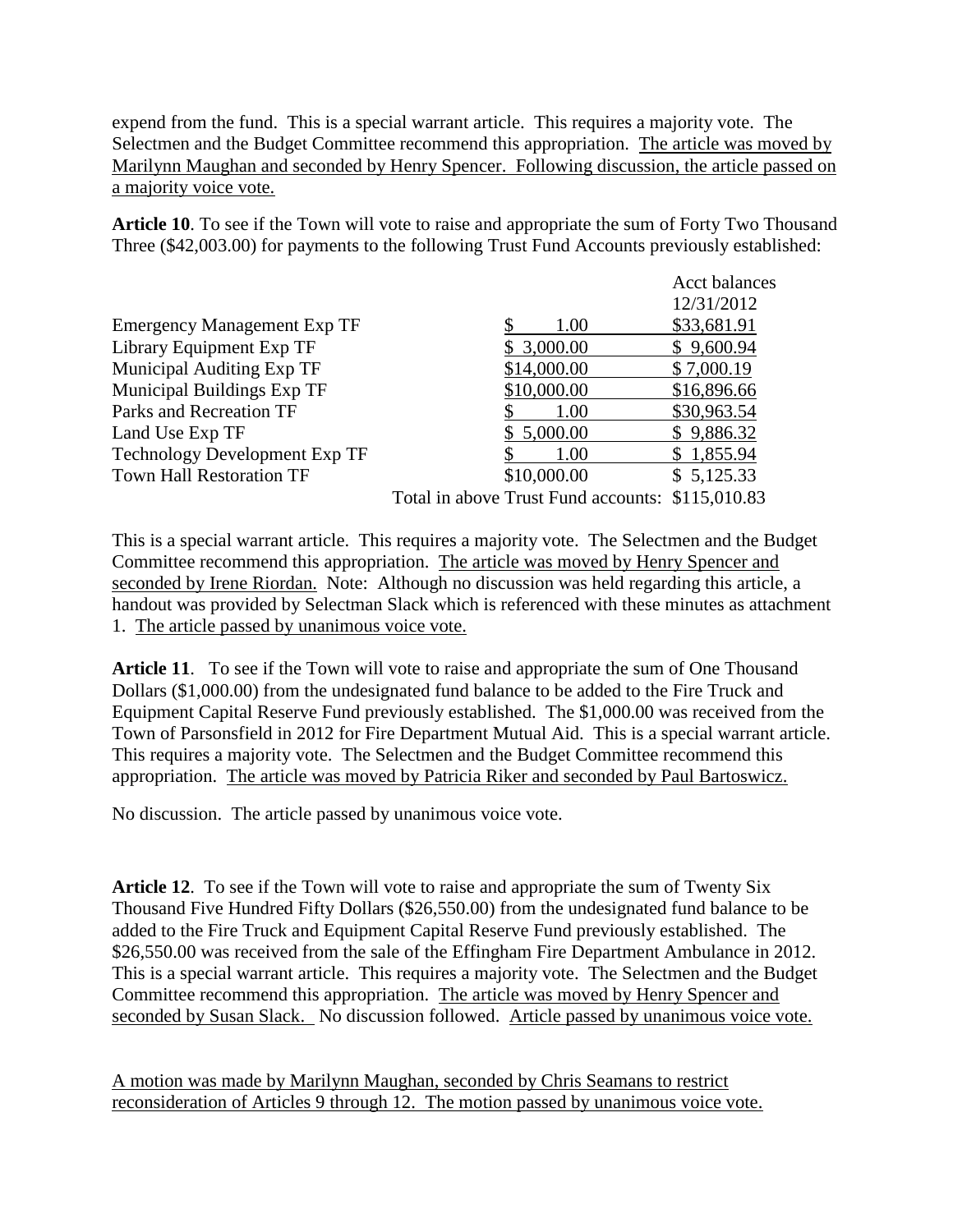**Article 13.** To see if the Town will vote to raise and appropriate the sum of Fifty Thousand Dollars (\$50,000.00) from the undesignated fund balance for improvements to be made to the Effingham Transfer Station, including the purchase of two waste compactors and electrical equipment. This is a special warrant article. This requires a majority vote. The Selectmen and the Budget Committee recommend this appropriation. The article was moved by Theresa Swanick and seconded by Susan Slack.

The Moderator announced that this article will be voted on by ballot due to a petition being received by him prior to the start of the meeting. A lengthy discussion followed which included the review of a handout provided by the Board of Selectman. The handout is attached hereto and marked as attachment 2. The article passed on a ballot vote of 41 YES, 27 NO.

**Article 14**. To see if the Town will vote to raise and appropriate the sum of Ten Thousand Dollars (\$10,000.00) to purchase and install a new heating system at the Effingham Fire Station #2. This is a special warrant article. This requires a majority vote. The Selectmen and the Budget Committee recommend this appropriation. The article was moved by Randy Burbank and seconded by Susan Slack. Fire Chief Randy Burbank explained the need to replace the existing heating system at fire station #2. Following the discussion, the article passed by a majority voice vote.

**Article 15**. To see if the Town will vote to reduce the number of alternate members of the Agricultural Commission from five (5) to two (2) in accordance with RSA 673:4-b. This requires a majority vote. Moved by Susan Slack seconded by Henry Spencer. A brief discussion followed. Article passed by unanimous voice vote.

NOTE: BY MOTION, THE FOLLOWING ARTICLES WERE MOVED AHEAD OF ARTICLE 16: Article 18, Article 19 and Article 20. For consistency of these minutes, those articles and how those articles were voted on, will remain in order as they were listed in the warrant.

**Article 16.** To see if the Town will vote to raise and appropriate the sum of \$1,252,176.00 for the ensuing year for general operations. This requires a majority vote. The Selectmen and the Budget Committee recommend this appropriation. The article was moved by Susan Slack and seconded by Henry Spencer. A motion was made by Michael Cahalane and seconded by Cheryle Feirick to increase the Administrative Assistant salary line by \$5,000. A discussion followed regarding the amendment to the salary line. Following the discussion, The motion to increase the administrative assistant's salary line by \$5,000 was passed by unanimous voice vote. Following the discussion of the entire amended article, the sum of \$1,257,176.00 was approved by unanimous voice vote for the 2013 general operating budget.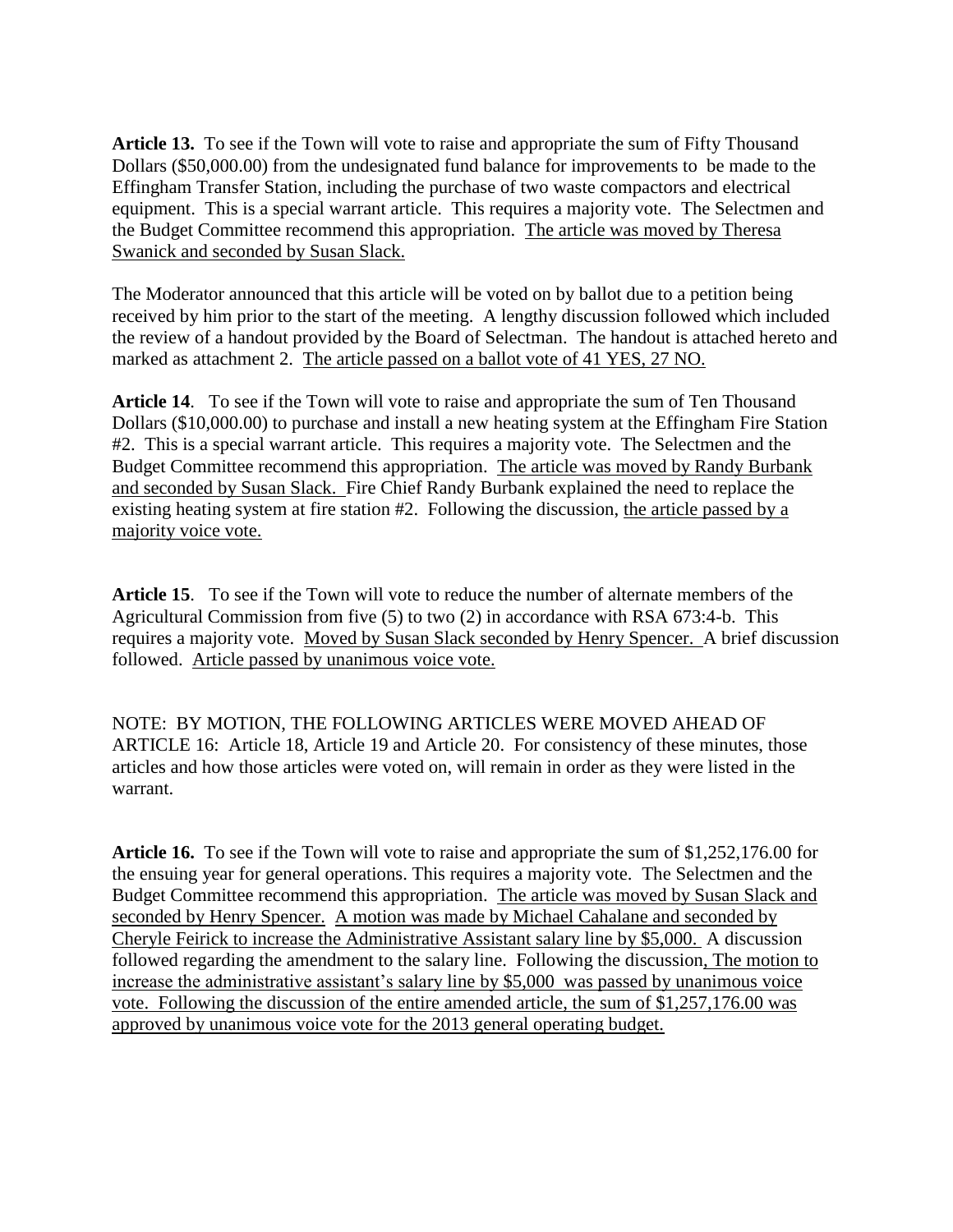### **Executive**

| <b>Benevolence Expenses</b>    | 200.00    |
|--------------------------------|-----------|
| Computer & Network Expense     | 5,000.00  |
| Mileage                        | 450.00    |
| Office Equipment & Supplies    | 2,750.00  |
| Postage                        | 1,000.00  |
| Salaries                       |           |
| Administrative Assistant       | 31,000.00 |
| <b>Clerical Support</b>        | 8,000.00  |
| Moderator                      | 500.00    |
| Selectmen                      | 21,000.00 |
| Trustee of Trust Funds         | 300.00    |
| Website Entry                  | 1,500.00  |
| <b>Total Salaries</b>          | 62,300.00 |
| Telephone                      | 1,350.00  |
| <b>Town Meeting Expense</b>    | 200.00    |
| <b>Town Report Printing</b>    | 1,200.00  |
| Workshops & Seminars           | 500.00    |
| Total · Executive              | 74,950.00 |
| 4140 · Election & Registration |           |
| Advertising                    | 100.00    |
| <b>Association Dues</b>        | 20.00     |
| Books & Publications           | 50.00     |
| <b>Election Expenses</b>       | 150.00    |
| Mileage                        | 75.00     |
| Office Equipment & Supplies    | 1,200.00  |
| Postage                        | 1,000.00  |
| Salaries                       |           |
| <b>Ballot</b> Clerk            | 100.00    |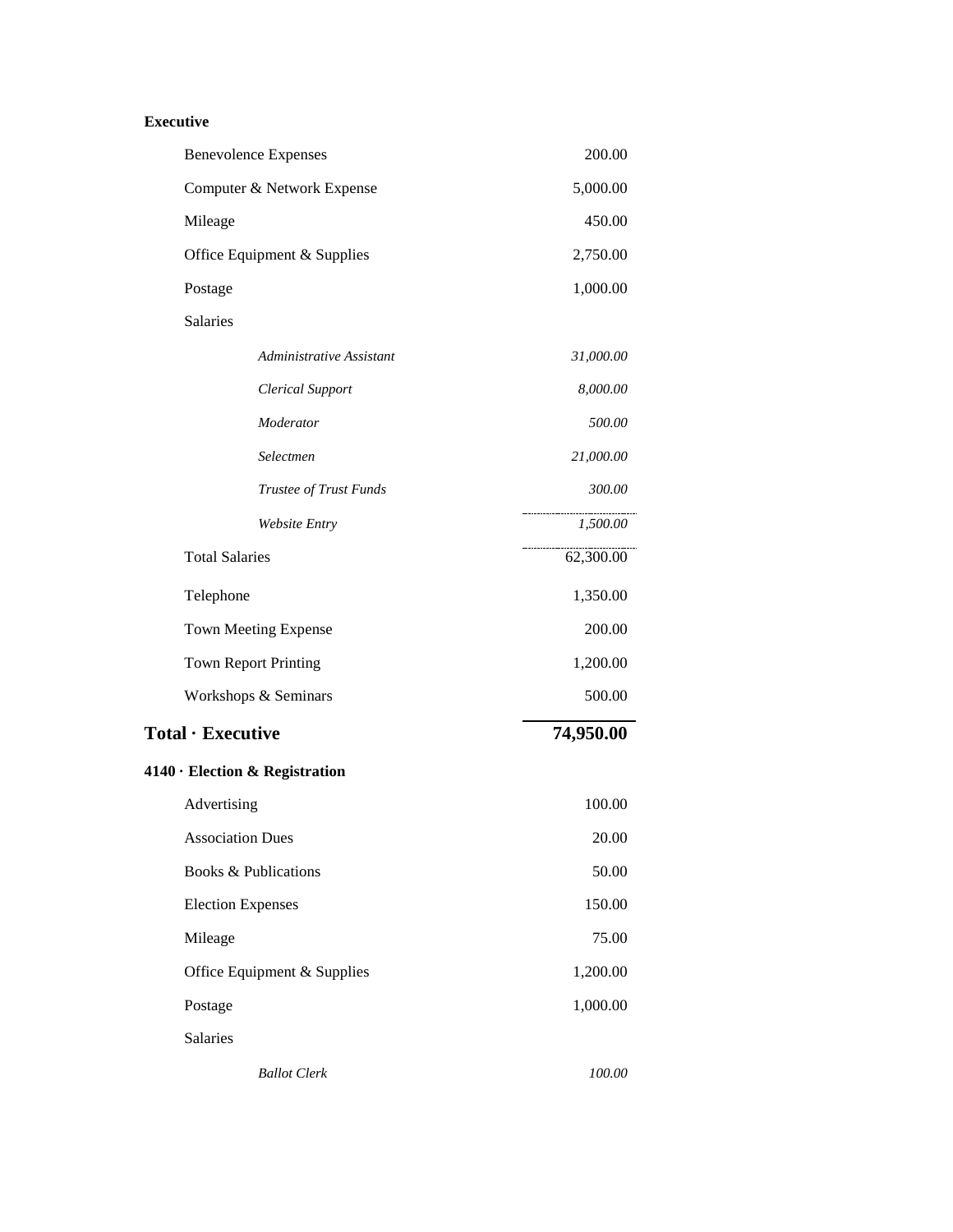| <b>Total . Election &amp; Registration</b> | 23,321.00 |
|--------------------------------------------|-----------|
| Workshops & Seminars                       | 500.00    |
| Telephone                                  | 575.00    |
| Software Support                           | 2,551.00  |
| <b>Total Salaries</b>                      | 17,100.00 |
| Town Clerk                                 | 10,000.00 |
| Deputy Town Clerk                          | 7,000.00  |

Checklist Supervisors

| <b>Total Checklist Supervisors</b> | 1,650.00 |
|------------------------------------|----------|
| <b>Workshops and Seminars</b>      | 200.00   |
| Supplies/mileage                   | 100.00   |
| <b>Salaries</b>                    | 1,050.00 |
| Postage                            | 50.00    |
| Advertising                        | 250.00   |

### **Financial Administration**

| 20.00     |
|-----------|
| 12,000.00 |
| 500.00    |
| 800.00    |
| 75.00     |
| 1,450.00  |
| 2,500.00  |
| 600.00    |
|           |
| 7,000.00  |
| 725.00    |
| 10,000.00 |
| 1,717.00  |
| 19,442.00 |
| 575.00    |
| 350.00    |
|           |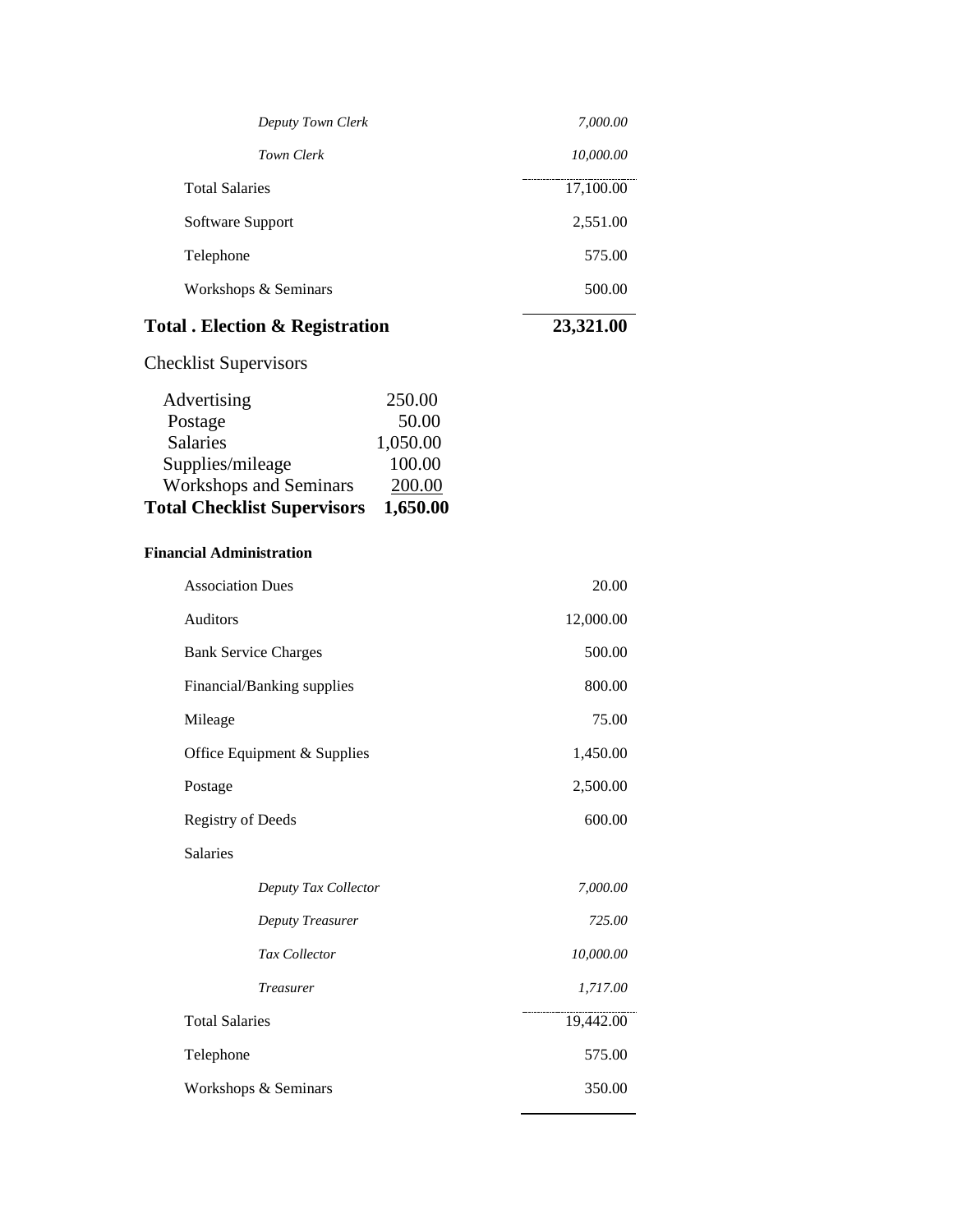| Total · Financial Administration        | 38,312.00 |
|-----------------------------------------|-----------|
| <b>Budget Committee</b>                 | 151.00    |
| <b>Assessing</b>                        |           |
| Equipment & Supplies                    | 360.00    |
| Postage                                 | 450.00    |
| Salaries                                | 16,000.00 |
| Software Support                        | 100.00    |
| Tax Map Maintenance                     | 2,750.00  |
| Workshops & Seminars                    | 100.00    |
| Total Assessing                         | 19,750.00 |
| Legal                                   | 20,000.00 |
|                                         |           |
| <b>Payroll Expenses</b>                 |           |
| New Hampshire Retirement-Town           | 26,000.00 |
| Payroll Expenses - Other                | 27,000.00 |
| Total · Payroll Expenses                | 53,000.00 |
| <b>Planning &amp; Zoning</b>            |           |
| Planning Board                          | 4,710.00  |
| <b>Enforcement Officer</b>              | 9,489.00  |
| Zoning Board of Adjustment              | 1,875.00  |
| Total · Planning & Zoning               | 16,074.00 |
| <b>Municipal Buildings</b>              |           |
| Building maintenance/supplies/equipment | 15,000.00 |
| Electricity                             | 13,000.00 |
| <b>Heating Fuel</b>                     | 10,000.00 |
| <b>Salaries</b>                         | 5,500.00  |
| Sanitation                              | 1,500.00  |
| <b>Total · Government Buildings</b>     | 45,000.00 |
| <b>Cemeteries</b>                       | 2,500.00  |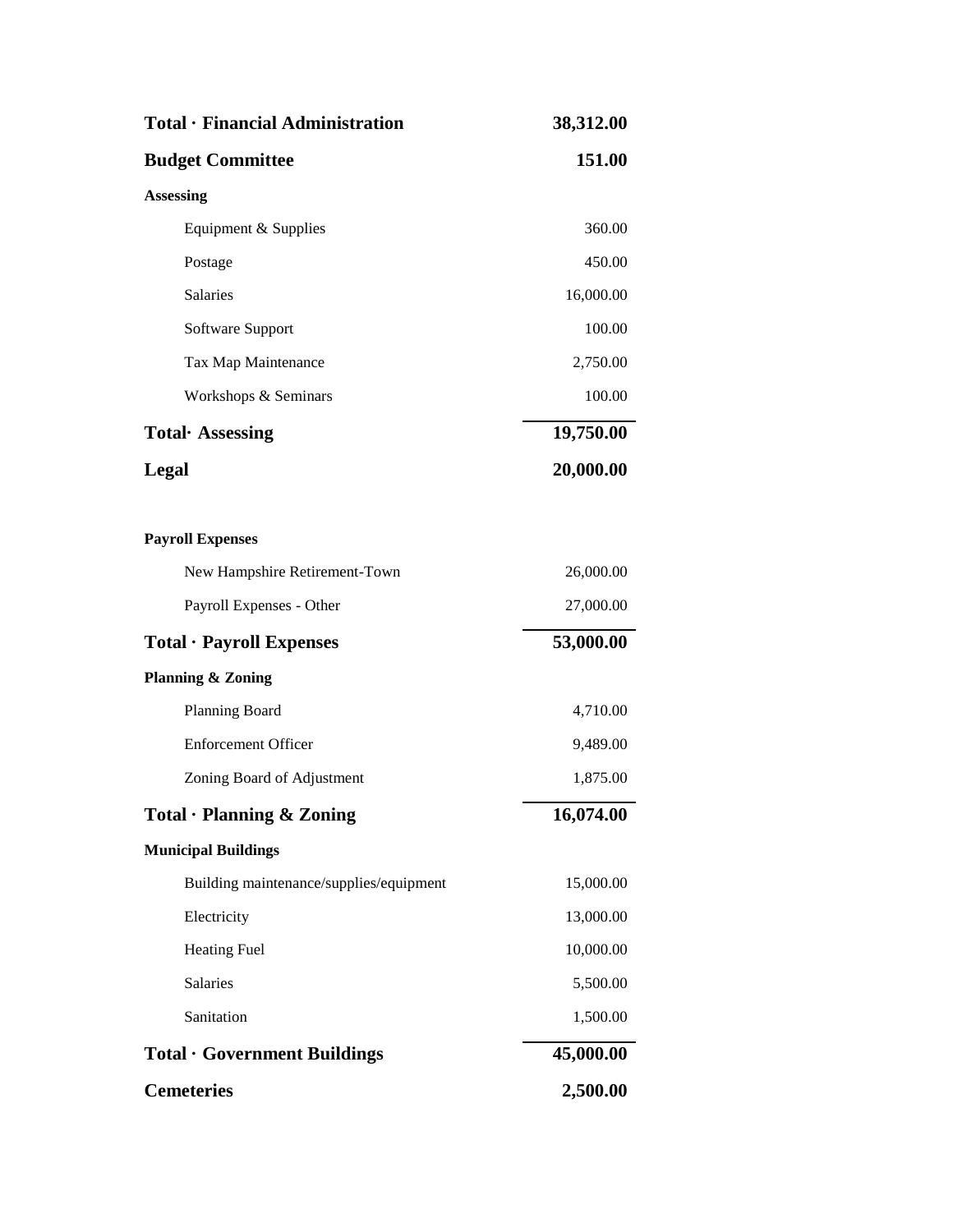### **Insurance Fees**

| Employee Insurance                     | 72,200.00  |
|----------------------------------------|------------|
| Primex/ Unemployment & Workers Comp.   | 6,500.00   |
| Property Liability                     | 15,000.00  |
| Total · Insurance Fees                 | 93,700.00  |
| <b>Advertising &amp; Regional Dues</b> | 3,000.00   |
| <b>Police</b>                          |            |
| <b>Association Dues</b>                | 20.00      |
| Equipment                              | 1,000.00   |
| Fuel                                   | 7,000.00   |
| Postage                                | 100.00     |
| Radar recertification                  | 130.00     |
| Radio maintenance                      | 500.00     |
| Salaries                               |            |
| Police Chief Salary                    | 59,900.00  |
| Police Officer Salaries                | 7,016.00   |
| Police Sergeant Salary                 | 50,000.00  |
| Secretary                              | 5,741.00   |
| <b>Total Salaries</b>                  | 122,657.00 |
| Software Support                       | 1,420.00   |
| Supplies                               | 1,000.00   |
| Telephone                              | 1,200.00   |
| Training                               | 250.00     |
| Uniforms & protective gear             | 1,500.00   |
| Vehicle Maintenance                    | 2,500.00   |
| Total · Police                         | 139,277.00 |
|                                        |            |

# **Fire/Rescue Department**

| Disease Protection | 500.00 |
|--------------------|--------|
|--------------------|--------|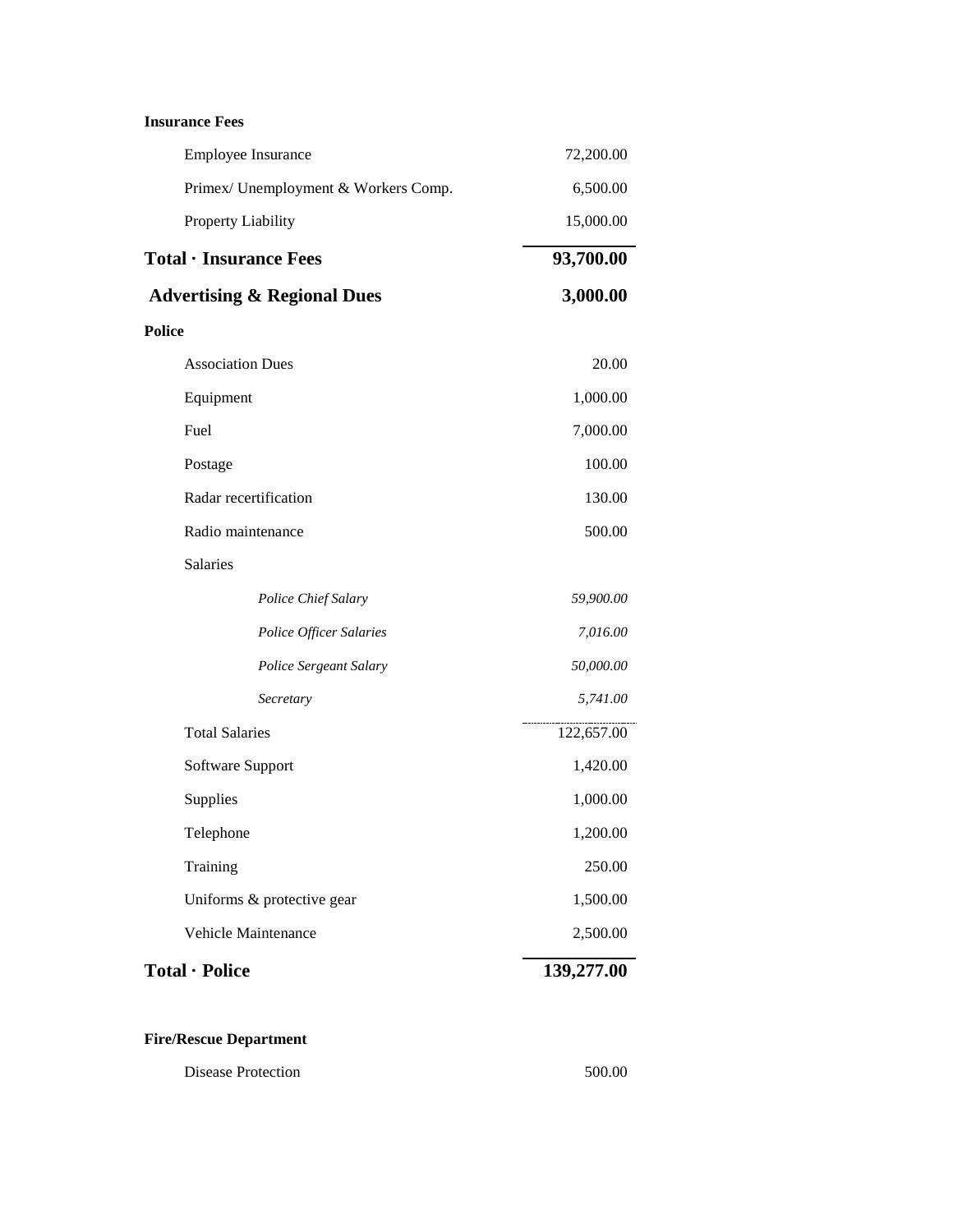| <b>EMS</b> Contract                                                                                                                                                                                                 | 25,020.00 |
|---------------------------------------------------------------------------------------------------------------------------------------------------------------------------------------------------------------------|-----------|
| <b>Fire Prevention</b>                                                                                                                                                                                              | 300.00    |
| Fuel                                                                                                                                                                                                                | 1,750.00  |
| General Expenses & Supplies                                                                                                                                                                                         | 2,000.00  |
| <b>Medical Supplies</b>                                                                                                                                                                                             | 750.00    |
| Member Compensation                                                                                                                                                                                                 | 20,000.00 |
| Mileage                                                                                                                                                                                                             | 1,500.00  |
| Mutual Aid & Dues                                                                                                                                                                                                   | 5,500.00  |
| New Equipment Purchase                                                                                                                                                                                              | 1.00      |
| Personnel Background Checks                                                                                                                                                                                         | 500.00    |
| Radio                                                                                                                                                                                                               | 2,000.00  |
| Secretary                                                                                                                                                                                                           | 4,800.00  |
| Telephone                                                                                                                                                                                                           | 1,800.00  |
| Training                                                                                                                                                                                                            | 3,000.00  |
| Truck & Equipment Maintenance                                                                                                                                                                                       | 20,000.00 |
|                                                                                                                                                                                                                     |           |
| Total · Fire/Rescue Department                                                                                                                                                                                      | 89,421.00 |
| Emergency/Forest/911                                                                                                                                                                                                |           |
| <b>Emergency Mngmt</b><br>2,160.00<br><b>Forest Fires</b><br>2,500.00<br><b>Total Emergency/Forest/911</b>                                                                                                          | 4,660.00  |
| Highways & Streets                                                                                                                                                                                                  |           |
| Road Maintenance                                                                                                                                                                                                    |           |
| Calcium Chloride<br>23,100.00<br>Materials<br>30,000.00<br>Road Maintenance Contractor<br>65,000.00<br>Roadside Mowing<br>10,500.00<br>Signs & Equipment<br>1,500.00<br><b>Total Road Maintenance</b><br>130,100.00 |           |
| <b>Winter Roads</b>                                                                                                                                                                                                 |           |
| <b>Contract Payment</b><br>175,900.00<br>Materials<br>60,000.00<br><b>Total Winter Roads</b><br>235,900.00                                                                                                          |           |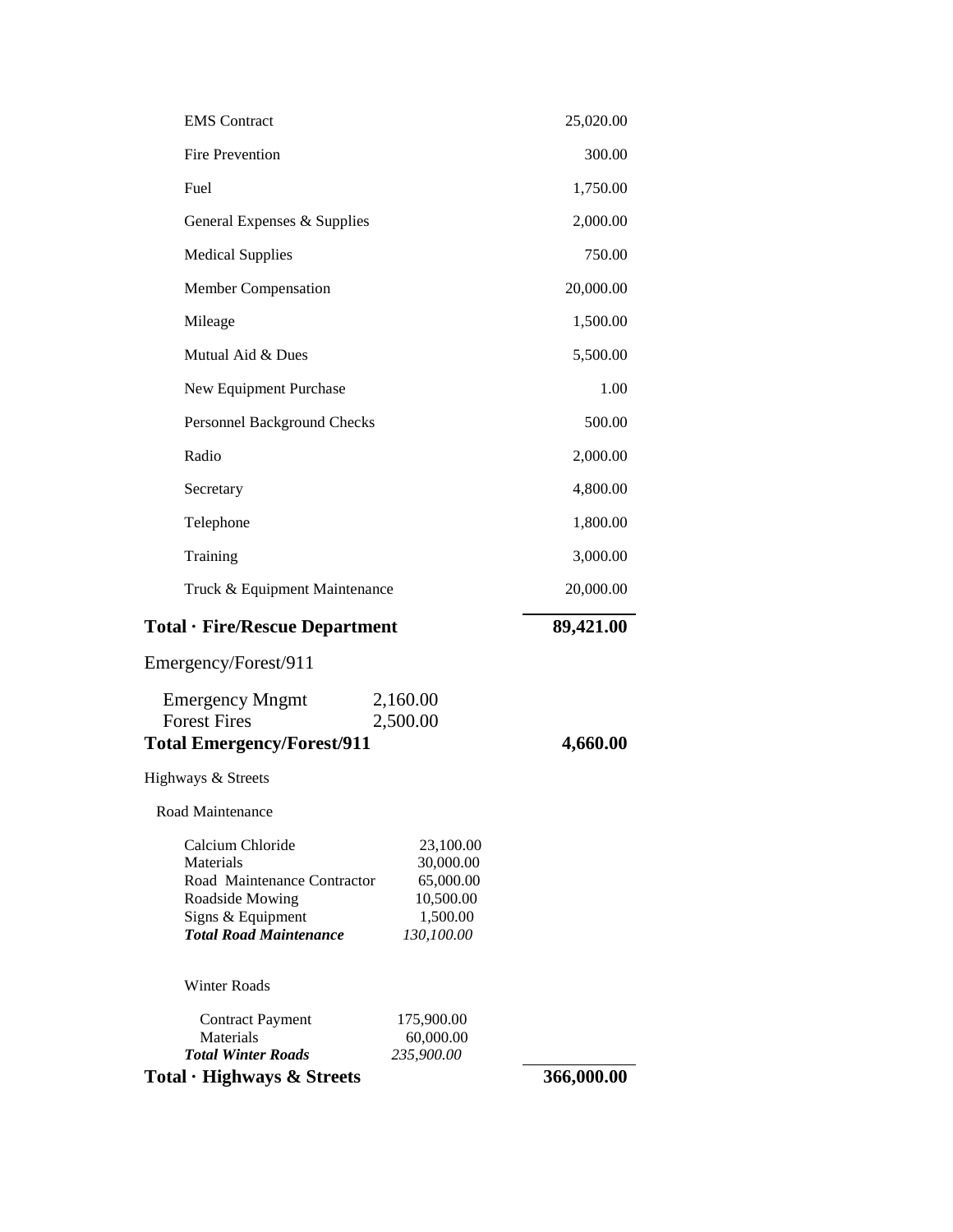| <b>Street Lighting</b>                                                                                                                | 6,500.00  |
|---------------------------------------------------------------------------------------------------------------------------------------|-----------|
| <b>Solid Waste Collection</b>                                                                                                         |           |
| Certification/Training                                                                                                                | 400.00    |
| Repairs & Maintenance                                                                                                                 | 3,000.00  |
| <b>Salaries</b>                                                                                                                       | 44,000.00 |
| Supplies                                                                                                                              | 750.00    |
| Telephone                                                                                                                             | 400.00    |
| Hazardous Waste Day                                                                                                                   | 1,174.00  |
| <b>Total</b> Solid Waste Collection                                                                                                   | 49,724.00 |
| <b>Solid Waste Disposal</b>                                                                                                           |           |
| Compactor/WM Containers                                                                                                               | 80,000.00 |
| <b>Other Disposal Containers</b>                                                                                                      | 12,000.00 |
| Total · Solid Waste Disposal                                                                                                          | 92,000.00 |
| <b>Solid Waste Clean Up</b>                                                                                                           |           |
| <b>Landfill Monitoring</b>                                                                                                            | 5,700.00  |
| Dog Officer                                                                                                                           |           |
| Humane Society Fees<br>400.00<br>100.00<br>Supplies & Equipment<br><b>Total Dog Officer</b><br><b>Health Agencies &amp; Hospitals</b> | 500.00    |
| <b>Agape Food Pantry</b>                                                                                                              | 1,500.00  |
| <b>Northern Human Services</b>                                                                                                        | 716.00    |
| <b>Ossipee Children's Fund</b>                                                                                                        | 750.00    |
| <b>Starting Point</b>                                                                                                                 | 850.00    |
| <b>Tri-County CAP</b>                                                                                                                 | 5,500.00  |
| <b>VNA</b>                                                                                                                            | 3,159.00  |
| <b>White Mountain Comm Health Ctr</b>                                                                                                 | 1,200.00  |
| <b>Total Health Agencies &amp; Hospitals</b>                                                                                          | 13,675.00 |
| <b>General Assistance</b>                                                                                                             | 20,000.00 |
| <b>Meals on Wheels</b>                                                                                                                | 7,500.00  |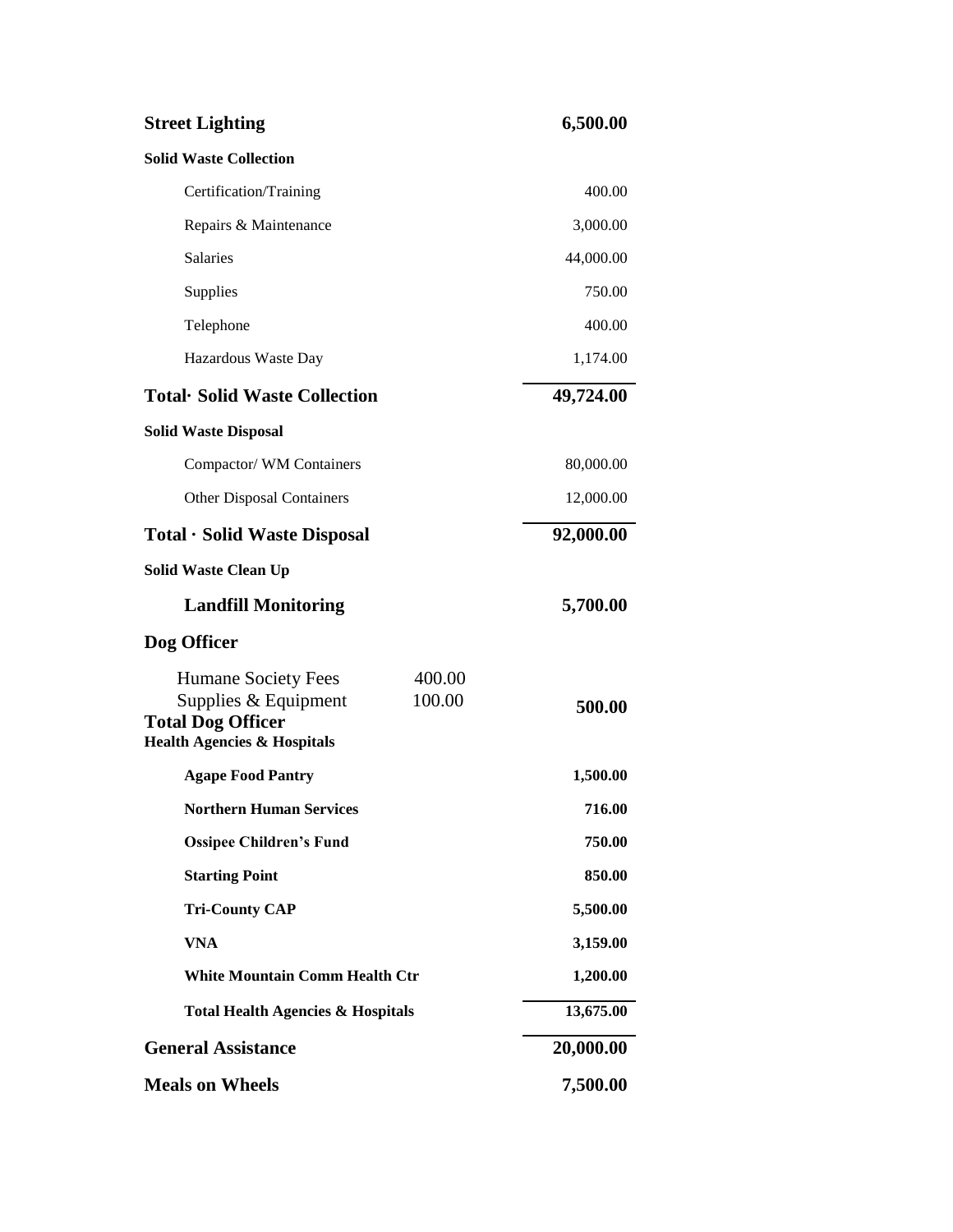**Parks & Recreation**

| <b>Town of Ossipee Rec Dept</b> | 3,500.00  |
|---------------------------------|-----------|
| Library                         |           |
| <b>Operating Expenses</b>       | 15,300.00 |
| <b>Salaries</b>                 | 40,711.00 |
| Total · Library                 | 56,011.00 |
| <b>Patriotic Purposes</b>       | 1,000.00  |
| <b>Conservation Commission</b>  | 2,550.00  |
| <b>Agricultural Commission</b>  | 250.00    |
| <b>Town Forester</b>            | 1,500.00  |
| Debt Service                    |           |
| <b>TAN Interest</b>             | 1,000.00  |

**Article 17**. To see if the Town will vote under the authority of RSA 80:80, V to retain two parcels of property; one parcel located on tax map 413 lot 15 situated on Pine River Road and the other parcel on tax map 106 lot 15 situated on Lake Shore Drive and to delegate to the Effingham Conservation Commission the management and control of such parcels for conservation purposes under the provisions of RSA 36-A. This requires a majority vote. Moved by Susan Slack and seconded by Henry Spencer. Following a discussion, the article passed by unanimous voice vote.

**Article 18**. To see if the Town will vote to raise and appropriate the sum of One Thousand Dollars (\$1,000.00) for the Province Lake Hosting Program to assist in funding the inspection of boats for invasive aquatic plants. This requires a majority vote. The Selectmen and the Budget Committee recommend this appropriation. Moved by Susan Slack and seconded by Henry Spencer. The voters allowed Carl Davis of the Province Lake Association, to speak on the article. Following the discussion, The article passed by unanimous voice vote.

**Article 19**. To see if the Town will vote to raise and appropriate the sum of Five Thousand (\$5,000.00) in support of the Freedom Food Pantry. This article is petitioned by Patricia M. Ricker and others. This requires a majority vote. The Selectmen recommend this appropriation. The Budget Committee does not recommend this appropriation. The article was moved by Melissa Seamans and seconded Patricia Riker. The voters allowed Doris Cirois Co-Director of the Freedom Food Bank to speak on the article. Following discussion, the article passed by unanimous voice vote.  $\overline{\phantom{a}}$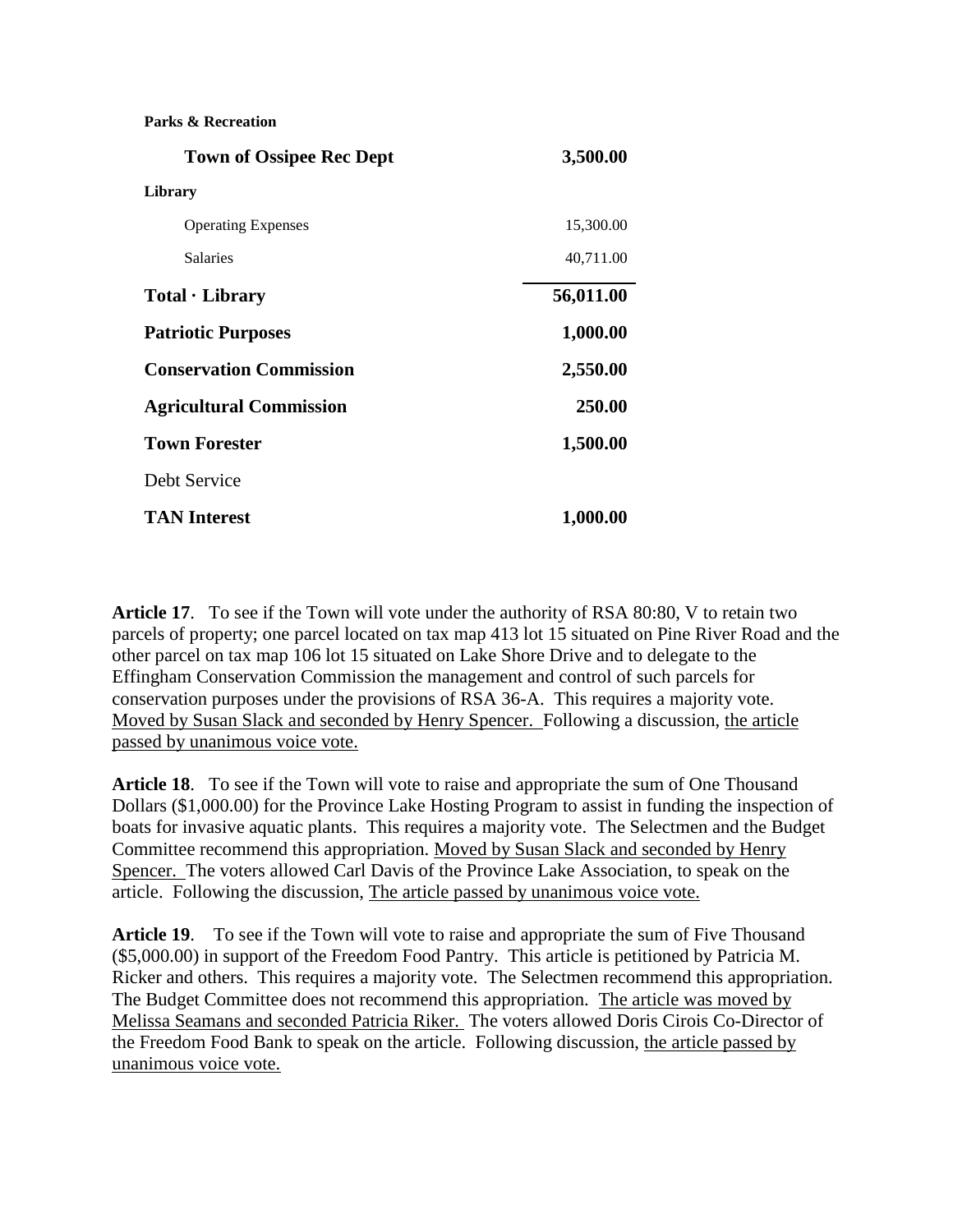**Article 20**. To see if the Town will vote accept Henry Drive, now a private road, as a Town maintained Class V roadway. This article is petitioned by Melanie Peabody and others. This requires a majority vote. The article was moved by Melanie Peabody and seconded by Sheila Jones. The moderator announced he was given a petition to hold a ballot vote on this article which will take place following discussion of the article. There were several amendments proposed to the article. One of which amended the article to read: . . . "the date of acceptance is effective upon inspection of Henry Drive by the town's consulting engineer and determination by the Board of Selectmen that Henry Drive meets town subdivision specifications and standards." The amendment to the article passed by majority voice vote. An additional amendment was proposed by Sheila Jones but was subsequently withdrawn under protest. Following discussion, ballot vote was taken 57 NO 10 YES. The amended article was defeated.

A motion was made by Sheila Jones and seconded by Chris Seamans to restrict reconsideration to articles 16 and 17. The motion passed unanimously.

A motion was made by Sheila Jones and seconded by Eve Klotz to restrict reconsideration of articles 18 and 19. The motion passed by unanimous voice vote.

A motion was made by Marilynn Maughan and seconded by Michael Cahalane to restrict reconsideration of article 20. The motion passed by unanimous voice vote.

**Article 21**. To see if the Town will vote to accept the reports of its agents and auditors. The article was moved by Melissa Seamans and seconded by Susan Slack. Eric Potter made a complaint regarding the Report of the Trustee of Trust Funds citing an error in two of the trust funds. Claudia Lamphier stated that David Manley is in the process of contacting Citizens bank regarding the errors. A motion was made by Susan Slack, seconded by Melissa Seamans to amend the article to read as follows: . . ." including corrected by the submission of the report of the trustee of the trust funds." The amended article passed by unanimous voice vote.

A motion was made by Sheila Jones, seconded by Chris Seamans to restrict reconsideration of article 21. The motion passed by unanimous voice vote.

Article 22: To transact any other business that may legally come before said meeting.

Irene Riordan asked for approval of the moderator since it was his first town meeting.

Paul Potter asked for volunteers for the Historic District Commission.

A discussion was held regarding the repairs of the Veteran's Monument located at Lord's Hill.

A motion was made and seconded to adjourn the meeting at 1:55 PM. The motion passed by unanimous voice vote.

Following the adjournment, Marilynn Maughan Town Clerk, swore in the following officers: